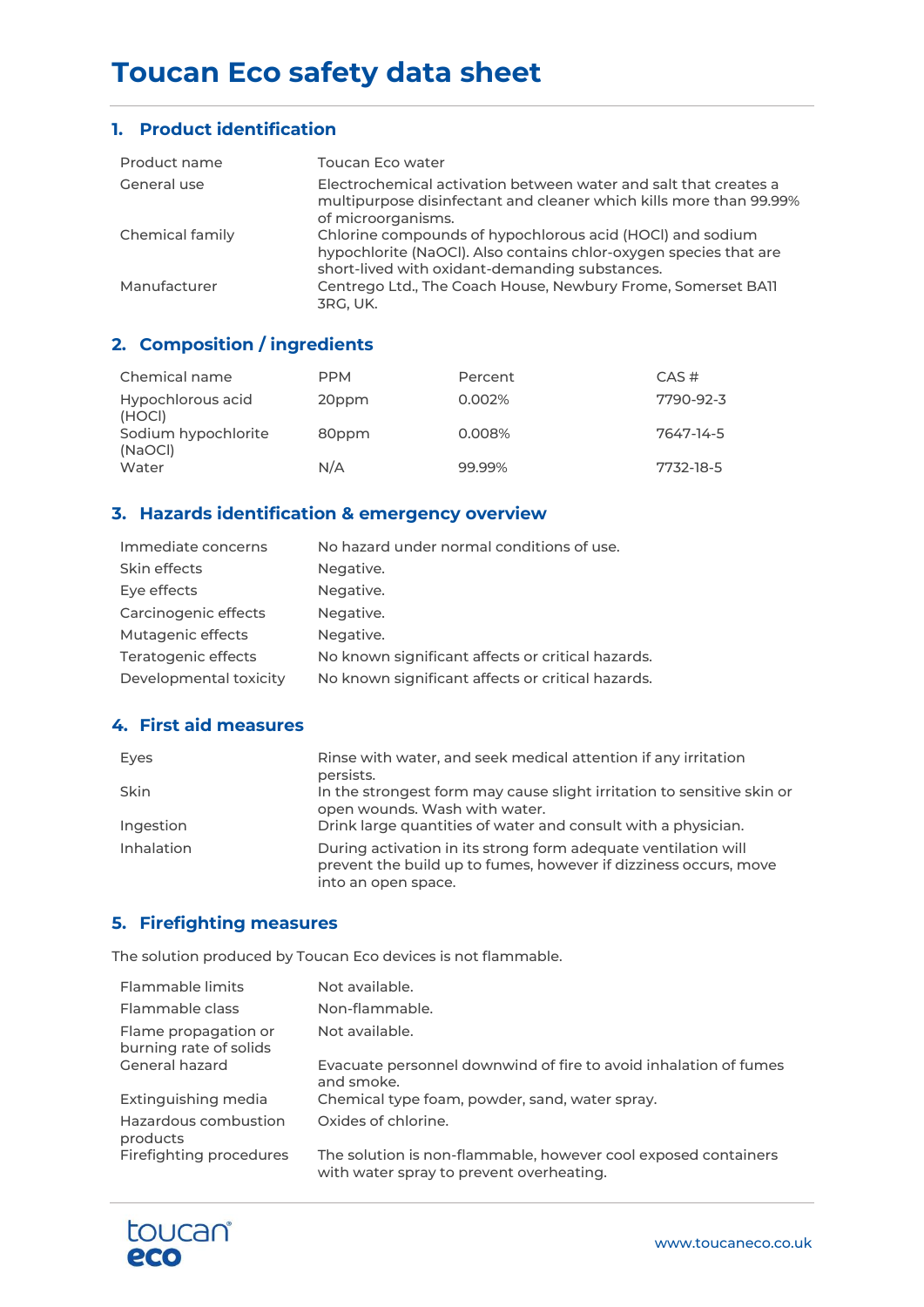# **Toucan Eco safety data sheet**

| Sensitive to static   | Not available |
|-----------------------|---------------|
| discharge             |               |
| Sensitivity to impact | Not available |

#### **6. Accidental release measures**

Spillages Mo special requirement. Wash to waste.

## **7. Handling and storage**

| Handling | No special requirement. Wash to waste.                                                                      |
|----------|-------------------------------------------------------------------------------------------------------------|
| Storage  | Best stored in sealed containers out of sunlight and between 5 and<br>$40^{\circ}$ C to prolong shelf life. |

# **8. Exposure controls / personal protection**

| Respiratory protection | Not necessary.                          |
|------------------------|-----------------------------------------|
| Protective clothing    | Not necessary.                          |
| Ventilation            | Additional ventilation is not required. |

# **9. Physical and chemical properties**

| Physical state      | Liquid.                |
|---------------------|------------------------|
| Odour               | Slight chlorine smell. |
| Appearance          | Clear liquid.          |
| рH                  | 7.5 to 8.2.            |
| Vapour pressure     | Not available.         |
| Vapour density      | Not available.         |
| Boiling point       | Not available.         |
| Freezing point      | Not available.         |
| Melting point       | 68°C (154.4F)          |
| Solubility in water | Soluble.               |
| Density             | 0.9g/ml at 20°C (68F). |
| <b>Viscosity</b>    | Not available.         |
| Molecular formula   | Not available.         |
| Molecular weight    | Not available.         |
| Coeff. Oil/water    | Not available.         |

## **10. Stability and reactivity**

| Stable                              | Yes.                                                                                   |
|-------------------------------------|----------------------------------------------------------------------------------------|
| Hazardous<br>polymerization         | No.                                                                                    |
| Conditions to avoid                 | Heat.                                                                                  |
| Stability                           | This product is stable under normal ambient conditions of<br>temperature and pressure. |
| Polymerization                      | Will not occur.                                                                        |
| Hazardous<br>decomposition products | Oxides of chlorine; amine vapours.                                                     |